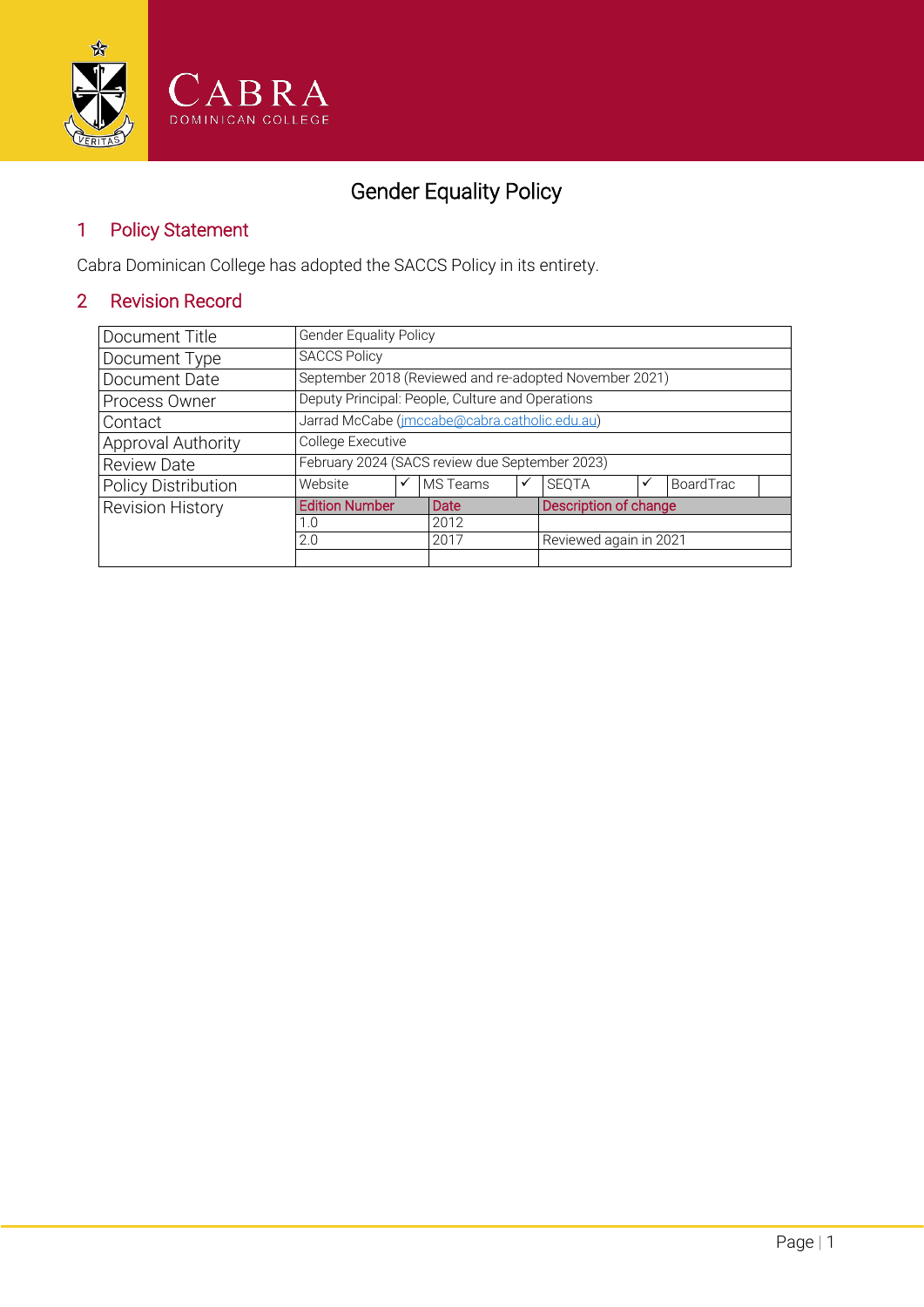

SOUTH AUSTRALIAN COMMISSION<br>FOR CATHOLIC SCHOOLS

# Gender Equality

Gender Equality Policy 1

## **[Policy](#page-4-0)**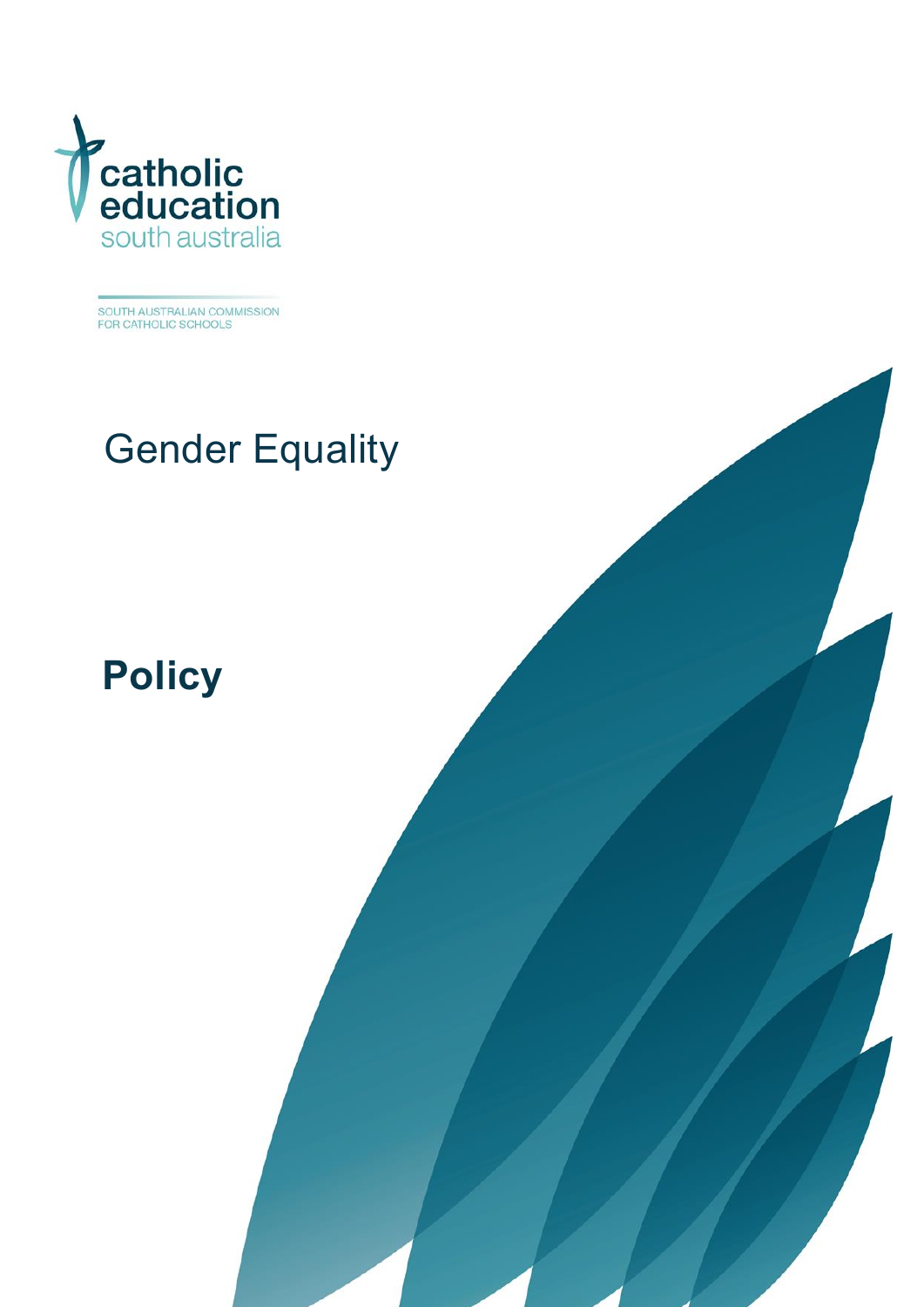#### <span id="page-2-0"></span>**Contents**

| Contents |                                | $\overline{2}$ |
|----------|--------------------------------|----------------|
| -1       | Purpose                        | 3              |
| 2        | Scope of Policy                | 3              |
| 3        | Policy                         | 3              |
| 4        | Responsibilities               | 4              |
| 5        | <b>Related documents/links</b> | $\overline{4}$ |
| 6        | <b>Revision Record</b>         | 4              |

**[www.cesa.catholic.edu.au](http://www.cesa.catholic.edu.au/)  September 2018** 

-

**SOUTH AUSTRALIAN COMMISSION FOR CATHOLIC SCHOOLS** PO BOX 179 TORRENSVILLE PLAZA SOUTH AUSTRALIA 5031 TELEPHONE: (08) 8301 6600 FACSIMILE: (08) 8301 6611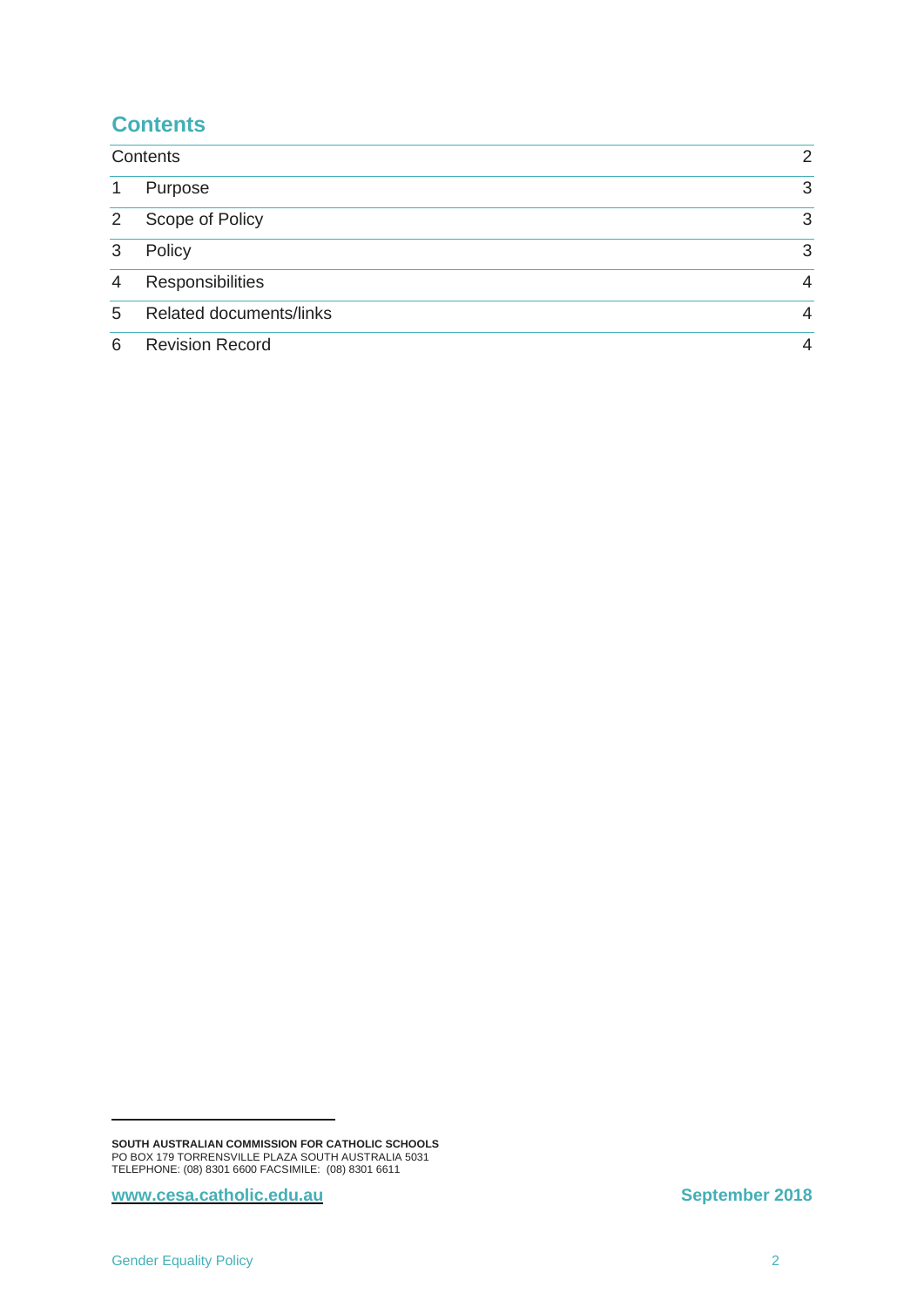#### <span id="page-3-0"></span>**1 Purpose**

CESA is committed to creating a work and school environment where all staff and students are equally respected and valued and have access to equality of both opportunity and outcomes.

This policy is intended as a guide to CESA leaders, in collaboration with staff, and parents (as applicable) to make work and schooling an equitable experience. It aspires to eliminate gender discrimination by promoting gender equality in the programs, practices and procedures implemented within CESA.

#### <span id="page-3-1"></span>**2 Scope of Policy**

This policy applies to all CESA staff and students and should be considered in conjunction with other applicable policies, procedures and guidelines.

#### <span id="page-3-2"></span>**3 Policy**

- 3.1 All CESA staff and students are responsible for promoting and supporting gender equality and modelling respectful relationships in a safe, supportive and inclusive environment, free from discrimination, bullying and harassment.
- 3.2. All staff and students will be held accountable if they use language and/or demonstrate behaviour that:
	- does not promote gender equality in relationships;
	- perpetuates gender stereotypes; and
	- condones domestic violence.
- 3.3 CESA's priority is to create a work/school environment where all staff and students feel respected, safe and valued. This includes promoting gender equality in leadership roles and opportunities, promoting the use of gender inclusive language and ensuring processes and practices are free of gender bias.
- 3.4 CESA recognises that gender inequality is both structural and individual. This means it is not only the result of individual attitudes and actions, but also of biases in structures, systems, policies and procedures throughout workplaces and school communities.
- 3.5 Workplaces and schools are vital spaces to promote gender equality. Every policy, practice and activity has the potential to reinforce or challenge gender stereotypes and gendered inequality.
- 3.6 For staff, gender equality principles include eliminating conscious and unconscious gender bias in recruitment and other work-related activities and practices and facilitating appropriate and reasonable flexible work arrangements and resources.
- 3.7 Gender equality principles for students includes the provision of gender inclusive education in teaching and learning programs and addresses gender equality issues across all key learning areas.
- 3.8 Pastoral care programs and considerations should collaboratively address gender equality issues and take into account individual requirements, including those relating to the wearing of school uniform.
- 3.9 Should issues or incidents be identified that are inconsistent with this policy, strategies and actions should be implemented to effectively address them.